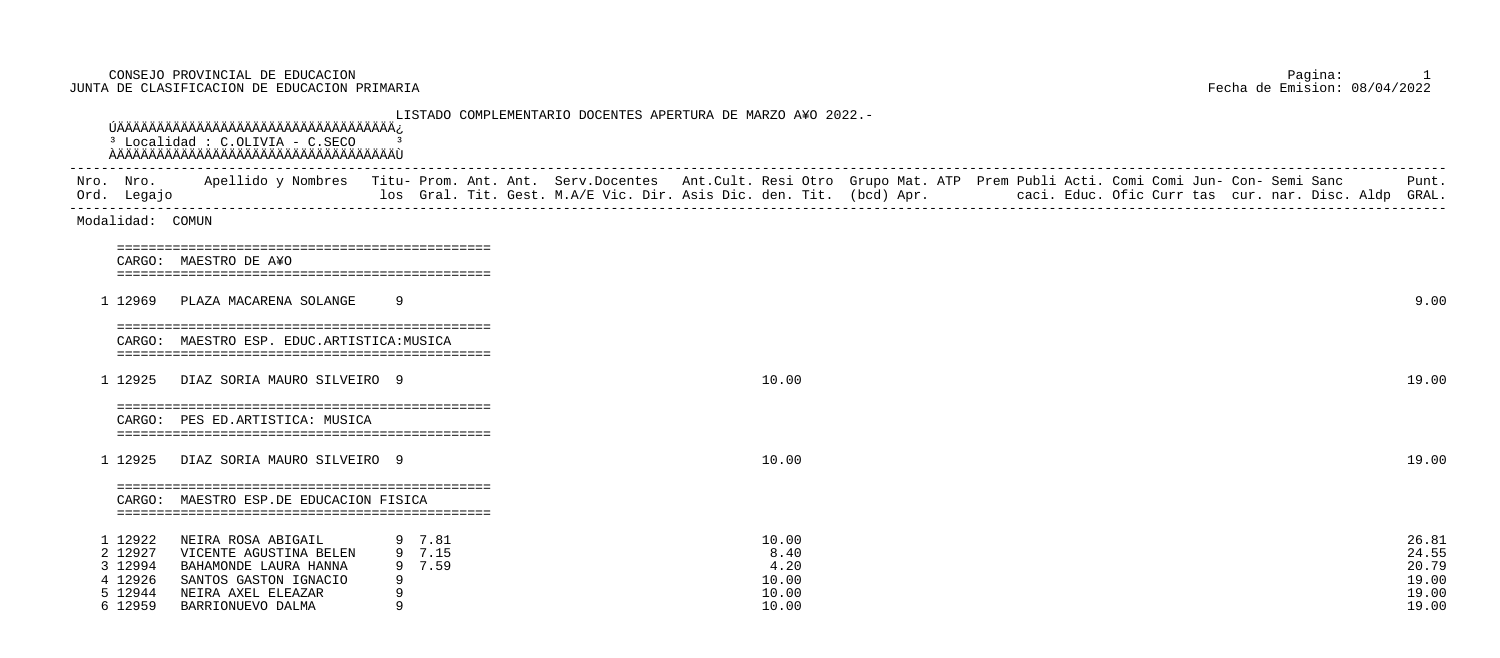## 7 12954 ACOSTA NATALIA DEL VALLE 9 8.40 17.40